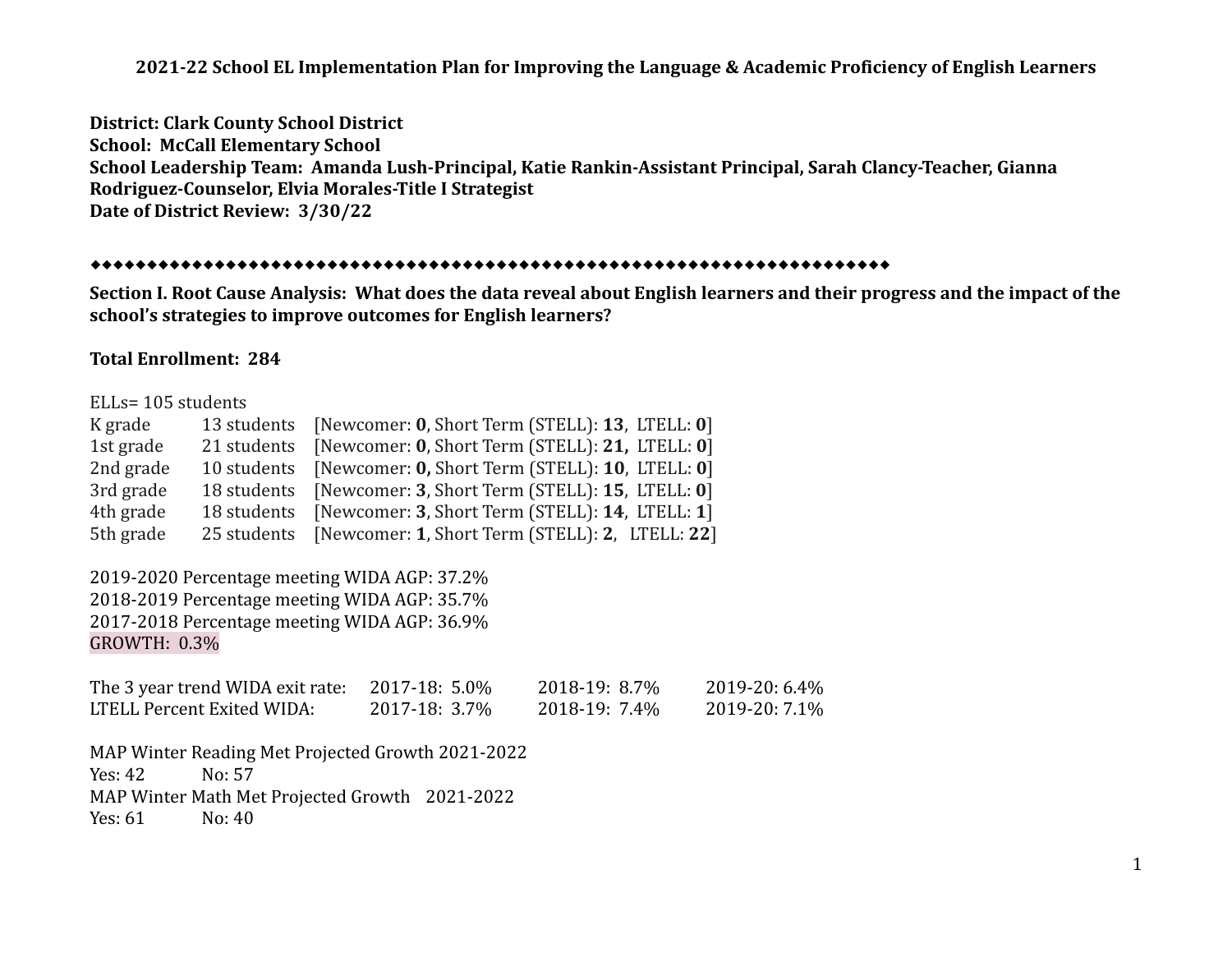## **Summarize the finding in this section:**

There is a need for improved consistency in the delivery of rigorous differentiated instruction of Tier 1 to meet the needs of diverse learners.

The three year trend data shows a decline in proficiency in ELA for our EL students from 11.7% in 2017-18 to 8.6% in 2018-19. Due to COVID 19 students did not participate in state summative assessments during the 2019-2020 school year. The decrease continued in 2021-2022, with only 3.7% proficiency. Tier I instruction was not providing the students with differentiation to meet the needs of our diverse learners. However, the MAP math data from the winter benchmark shows that 58% of EL students met projected growth.

# ⬥⬥⬥⬥⬥⬥⬥⬥⬥⬥⬥⬥⬥⬥⬥⬥⬥⬥⬥⬥⬥⬥⬥⬥⬥⬥⬥⬥⬥⬥⬥⬥⬥⬥⬥⬥⬥⬥⬥⬥⬥⬥⬥⬥⬥⬥⬥⬥⬥⬥⬥⬥⬥⬥⬥⬥⬥⬥⬥⬥⬥⬥⬥⬥⬥

# **Section II. Addressing Root Causes: Given the school's previous strategies/approaches, what will the school do differently to address the needs of English learners?**

## McCall Elementary School's Root Causes:

- 1) Teachers need additional supports, coaching/modeling to enhance their knowledge and skills of effective Tier I instructional strategies using the NVACS to meet the needs of our EL students.
- 2) Teachers need additional supports, coaching/modeling to enhance their knowledge and skills of effectively differentiating instruction to meet the needs of our diverse learners.

To increase the performance of English Language Learners, the teachers will consistently utilize the NVAC Standards; Strategists and teachers will share effective Tier I strategies during PLC's. Differentiation will occur within Tier I instruction to effectively meet the needs of our EL students.

Administration will hold teachers accountable for teaching to the NVAC Standards as opposed to teaching to a "program". Lesson plans will reflect differentiated grouping patterns; tasks; assessments. By providing engaging tasks and lessons that meet the Standard and are differentiated by the students' needs will help to increase student proficiency and growth on the SBAC, WIDA, and MAP assessments.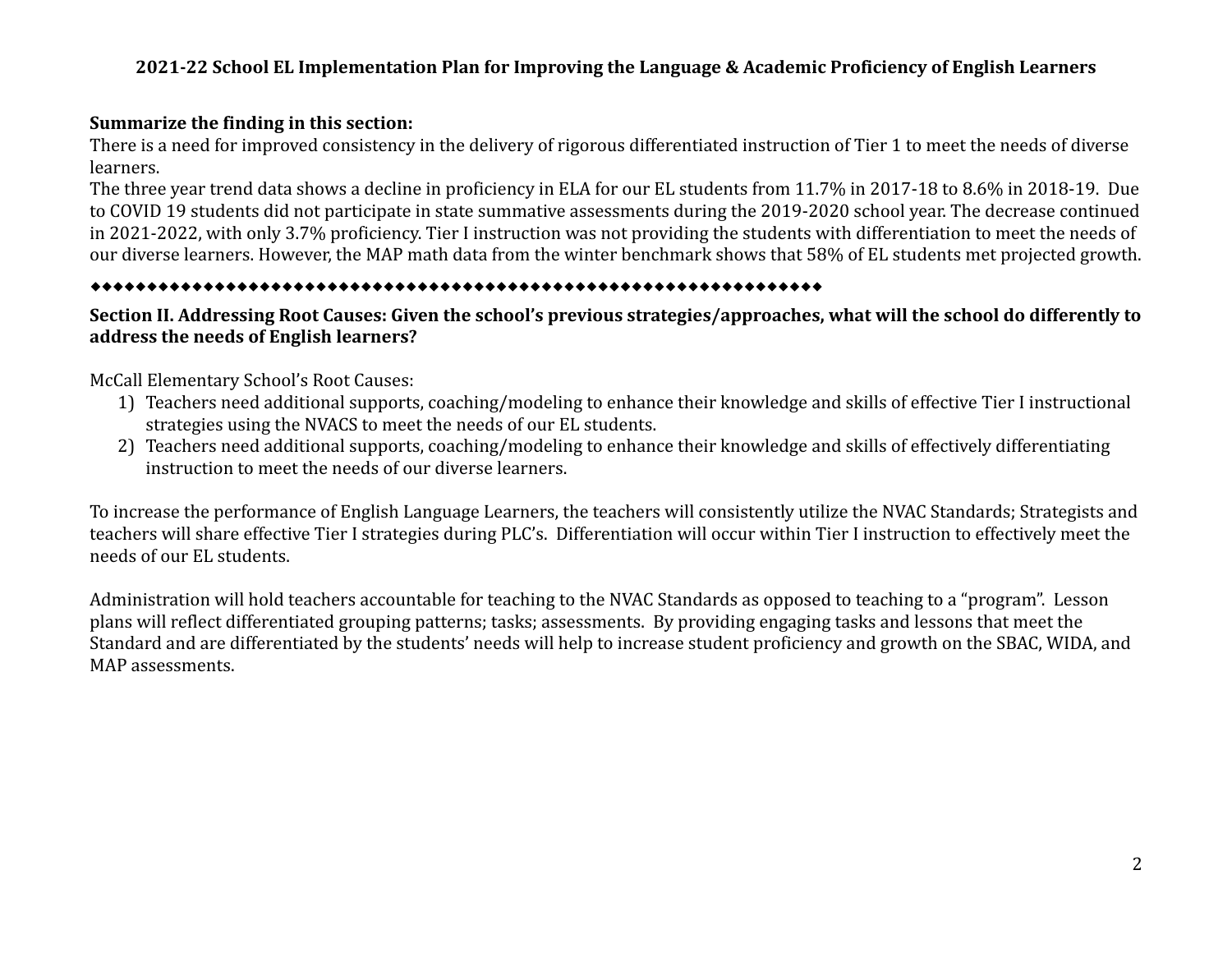#### ⬥⬥⬥⬥⬥⬥⬥⬥⬥⬥⬥⬥⬥⬥⬥⬥⬥⬥⬥⬥⬥⬥⬥⬥⬥⬥⬥⬥⬥⬥⬥⬥⬥⬥⬥⬥⬥⬥⬥⬥⬥⬥⬥⬥⬥⬥⬥⬥⬥⬥⬥⬥⬥⬥⬥⬥⬥⬥⬥⬥⬥⬥⬥⬥⬥

### **Section III. SMART Goals Aligned to Identified Root Cause(s):**

- o McCall ES will increase the percentage of ELs meeting AGP, as measured by ACCESS, from 35.7% (baseline data) to 50% by May 2022.
- o The students in the EL subgroup will increase proficiency in Math from 14% to 30.75% by 2022 as measured by the state summative assessments and reported on the Nevada School Performance Framework.
- o The students in the EL subgroup will increase proficiency in ELA from 9% to 59.0% by 2022 as measured by the state summative assessments and reported on the Nevada School Performance Framework.

#### ⬥⬥⬥⬥⬥⬥⬥⬥⬥⬥⬥⬥⬥⬥⬥⬥⬥⬥⬥⬥⬥⬥⬥⬥⬥⬥⬥⬥⬥⬥⬥⬥⬥⬥⬥⬥⬥⬥⬥⬥⬥⬥⬥⬥⬥⬥⬥⬥⬥⬥⬥⬥⬥⬥⬥⬥⬥⬥⬥⬥⬥⬥⬥⬥⬥

**Section IV. Specific Action Steps: Priority-focused Statements to address the root causes to meet the expected outcomes** These are the 2-3 specific statements (listed in Section II) that the school will monitor to address the root causes.

**Statement #1:** To increase performance of EL learners in content achievement and language proficiency, McCall ES will utilize effective Tier I instructional strategies to meet the needs of our EL learners.

- o Provide professional development through Understanding Language Development (ULD Canvas) sessions to increase teachers' knowledge and use of effective instructional strategies.
- o Provide professional development on unwrapping the standards.
- o Review lesson plans and do classroom observations to ensure teachers are teaching to the standards; that tasks are differentiated and provide rigor.
- o Provide coaching and feedback on effective Tier I instructional strategies.
- o Conduct instructional rounds using prep buyouts for classroom teachers to observe their colleagues using effective instructional strategies. Due to the pandemic and staff shortage, we will continue this next year.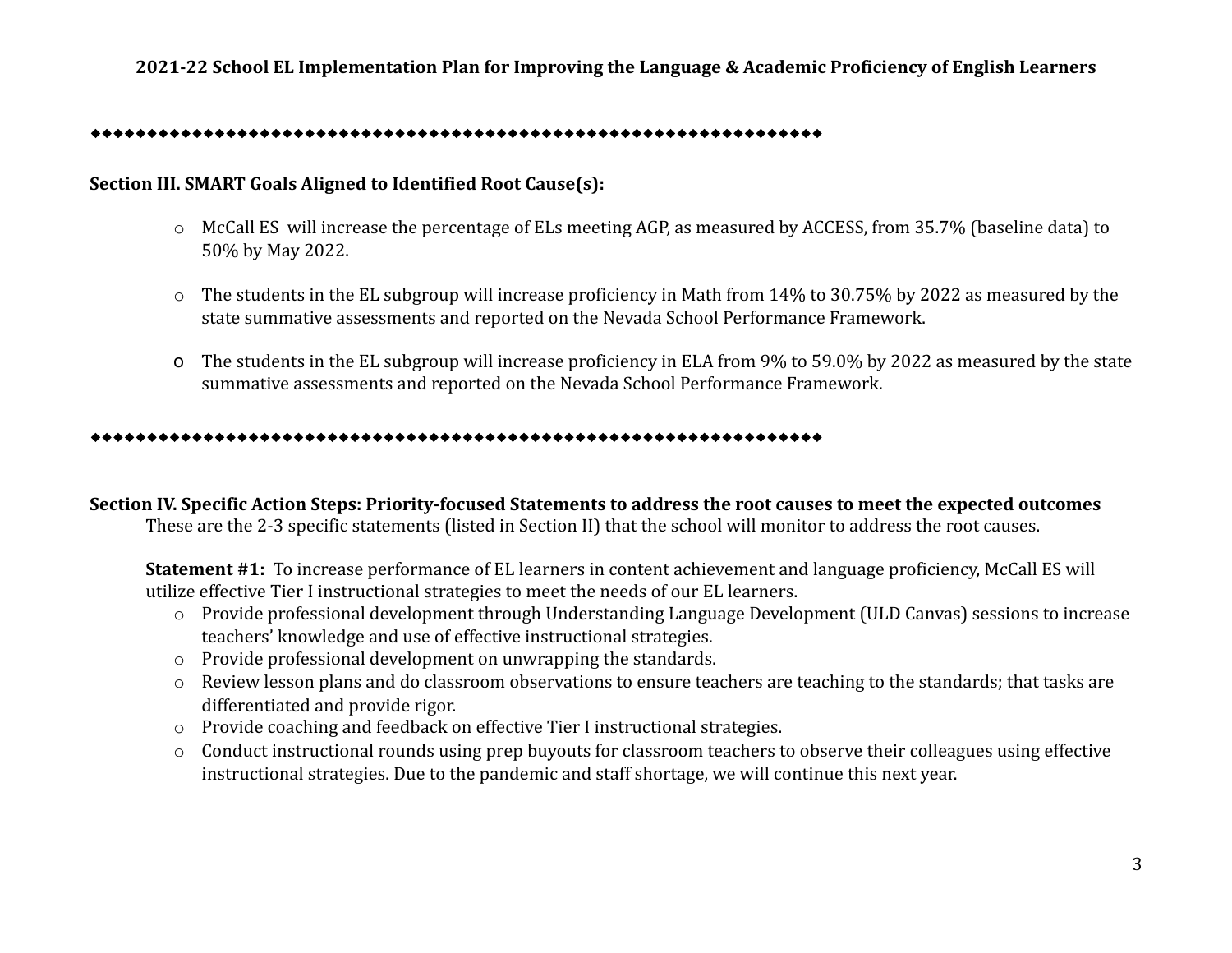Evidence of Practice (Use of Quantitative and Qualitative Data):

- o Observation data from the NEPF, specifically from Standard 3, will be used to monitor teachers' use of providing effective Tier I strategies of teaching to the standards and providing differentiation.
- o Review of lesson plans to ensure that purposeful planning to the standards is occurring.
- o MAP scores will provide evidence of whether the Tier I strategies affect student achievement.
- o Data collected from the instructional rounds will be discussed during the debriefing sessions providing teachers with effective Tier I strategies that are working and those that need improvement.

Individual(s) Responsible (Who will be doing it?):

- o Administration: Will conduct classroom observations, provide coaching and feedback, review lesson plans, and participate in Instructional Rounds
- o Learning Strategists: Will provide professional development, be part of the Instructional Rounds, provide coaching and feedback
- o CPD: Will provide professional development on unwrapping the standards and on providing differentiation
- o Classroom teachers: Will participate in professional development, write lesson plans that teach to the NVACS, provide differentiation and rigor.
- o EL Student Success Advocate (if applicable): Will provide professional development on the ULD Sessions and facilitate the follow-up sessions, and participate in instructional rounds.

Timeline Beginning - Timeline Ending:

- o ULD Sessions will begin in August 2021 and end in May 2022 for staff that have not previously completed sessions.
- o Professional Development on Unwrapping the Standards beginning in October 2022 and ending in March 2023.
- o Instructional Rounds began in October 2022 and will end in March 2023.

Resources available to accomplish the specific focus:

o ELLD, ULD Sessions, prep buyouts, PLC sessions, learning strategists, administration, teachers.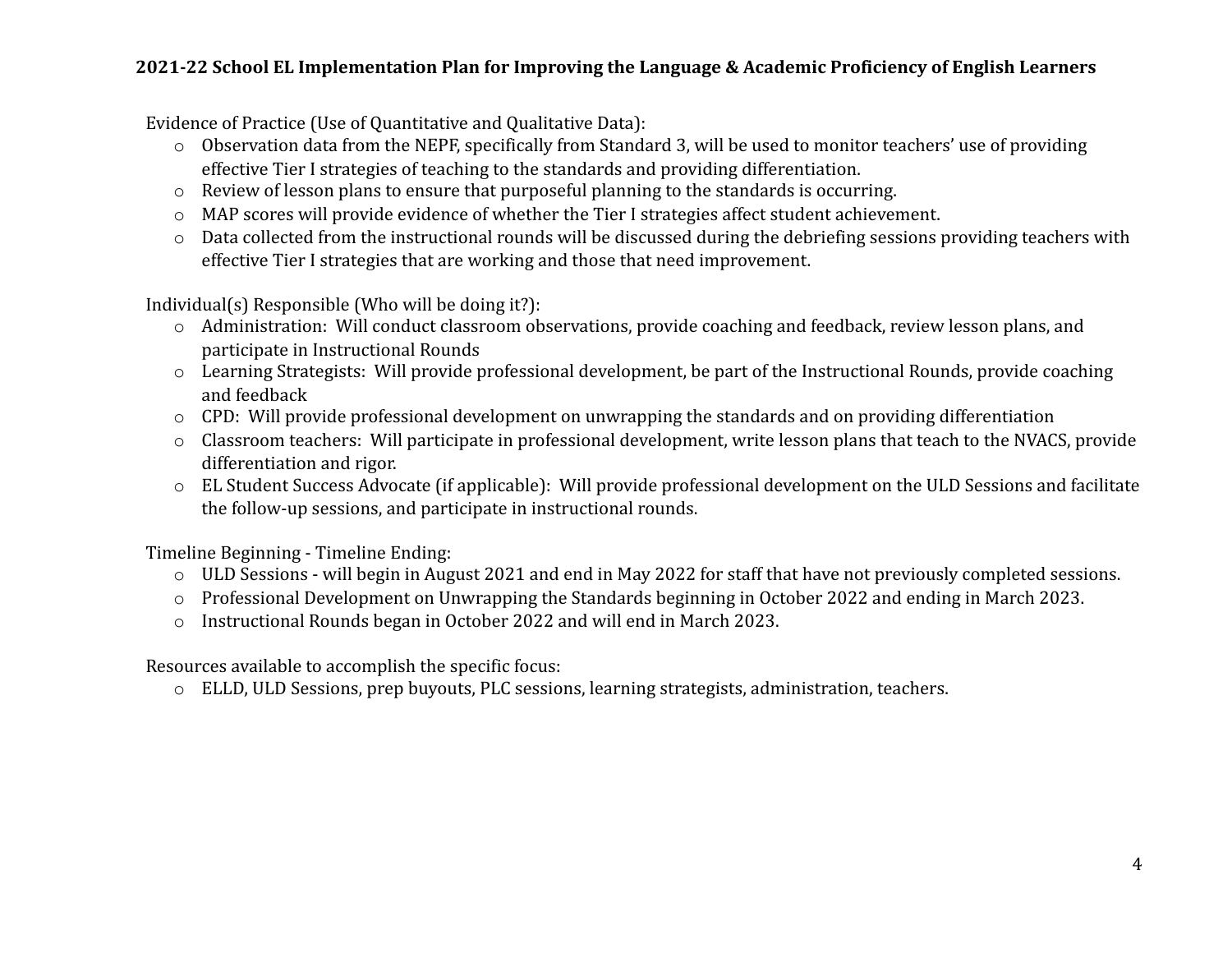**Statement #2**: To increase performance of EL learners in Math content achievement and language proficiency, McCall ES will utilize effective Tier I instructional strategies to meet the needs of our EL learners.

- o Provide professional development through ULD sessions to increase teachers' knowledge and use of effective instructional strategies for staff that have not previously completed sessions.
- o Review lesson plans and do classroom observations to ensure teachers are teaching to the standards; that tasks are differentiated and provide rigor.
- o Provide coaching and feedback on effective Tier I instructional strategies.
- o Conduct instructional rounds using prep buyouts for classroom teachers to observe their colleagues using effective instructional strategies.

Evidence of Practice (Use of Quantitative and Qualitative Data)

- Observation data from the NEPF, specifically from Standard 3, will be used to monitor teachers' use of providing effective Tier I strategies of teaching to the standards and providing differentiation.
- Review of lesson plans to ensure that purposeful planning to the standards is occurring.
- MAP scores will provide evidence of whether the Tier I strategies affect student achievement.
- Data collected from the instructional rounds will be discussed during the debriefing sessions providing teachers with effective Tier I strategies that are working and those that need improvement.

Individual(s) Responsible (Who will be doing it?):

- o Administration: Will conduct classroom observations, provide coaching and feedback, review lesson plans, and participate in Instructional Rounds
- o Learning Strategists: Will provide professional development, be part of the Instructional Rounds, provide coaching and feedback
- o CPD: Will provide professional development on unwrapping the Math Standards and on the 8 Mathematical Practices.
- o Classroom teachers: Will participate in professional development, write lesson plans that teach to the NVACS, provide differentiation and rigor.
- o EL Student Success Advocate (if applicable): Will provide professional development on the ULD sessions and facilitate the follow-up sessions, and participate in instructional rounds.